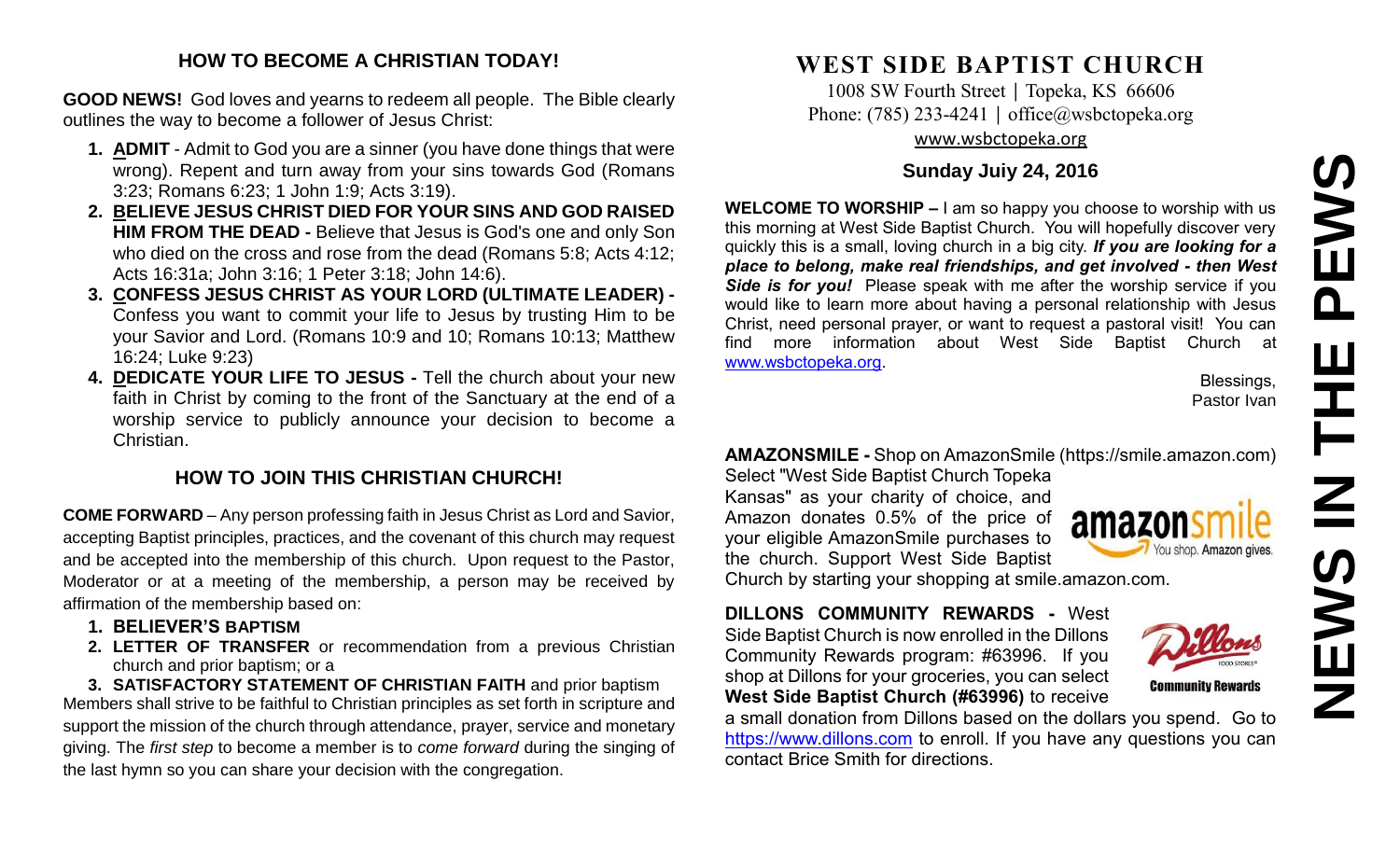**CHOIR REHEARSALS FOR WORSHIP IN THE PARK** – The annual, ecumenical worship service in Gage Park will be on **Sunday, September 18 this year**. The churches – Central Congregational Church, Gage Park Baptist Church, Potwin Presbyterian, and West Side Christian Church - are joining their choirs to provide special music throughout the service.

Due to the number of songs they are to learn, we will be rehearsing together throughout the summer. We are hopeful that choir members from all the churches will be able to attend many of the rehearsals shown below.

Wed, July 27 6:00 – 8:00 pm

**DOORSTEP'S "CHRISTMAS IN JULY" –** Each year with "Christmas in July," Doorstep is trying to help alleviate the strain for donated items at the end of the year. Doorstep adopts 250 households with 700+ individuals annually through the Christmas Bureau. By having items donated in July, our Christmas Store Chair, Judy Neher, has a better

idea of what items we are lacking in November and December. Since winter clothing is not out in July, we are asking you to donate toys, health kit items, household items, and adult gifts (no short-sleeve or sleeveless clothes). We are also collecting school supplies and backpacks. Please look over the "Christmas in July" flier on the bulletin board to see how you can help.

**MISSION COMMITTEE – Are you interested in God's work in Topeka and Around the World? Join Pastor Ivan** for a Mission Meeting on the **Third Tuesday of July (July 19) at 6:00 p.m. in Homer Hall (Parlor)**. Everyone is invited!

**NEWSLETTER** – **PICK UP a copy of the August "The Witness" newsletter.** Articles and updates for the **September** newsletter are due on **Wednesday, August 24 at 12:00 noon**. Send articles, news, testimonials, poetry, etc. to Lynda Cokeley : at [office@wsbctopeka.org.](mailto:office@wsbctopeka.org) "The Witness" calendar and newsletter will be printed for distribution on Sunday, July 31.



**RECORDINGS** - Our worship service is audio recorded. Contact the Church Office if you would like a DVD or CD of today's service or a service you missed.

**RIDE TO CHURCH** - If you need transportation to / from a worship service or another church-related activity, please call the Church Office at (785) 233- 4241 during office hours (Tuesday thru Friday, 8:00 a.m. to 4:30 p.m.). Volunteers are needed to ride along with our driver to pick-up children for Church.



See Pastor Ivan with questions, or if you would like to volunteer.



**SUMMER SERMON SERIES – A LIFE WORTH LIVING!** Pastor has started a new sermon series on the Book of Galatians:

- July 24 Galatians 5:16-26: "Live by the Holy Spirit"
- July 31 Galatians 6:1-10: "Doing Good to All"
- August 7 Galatians 6:11-18: "The End is the Beginning"

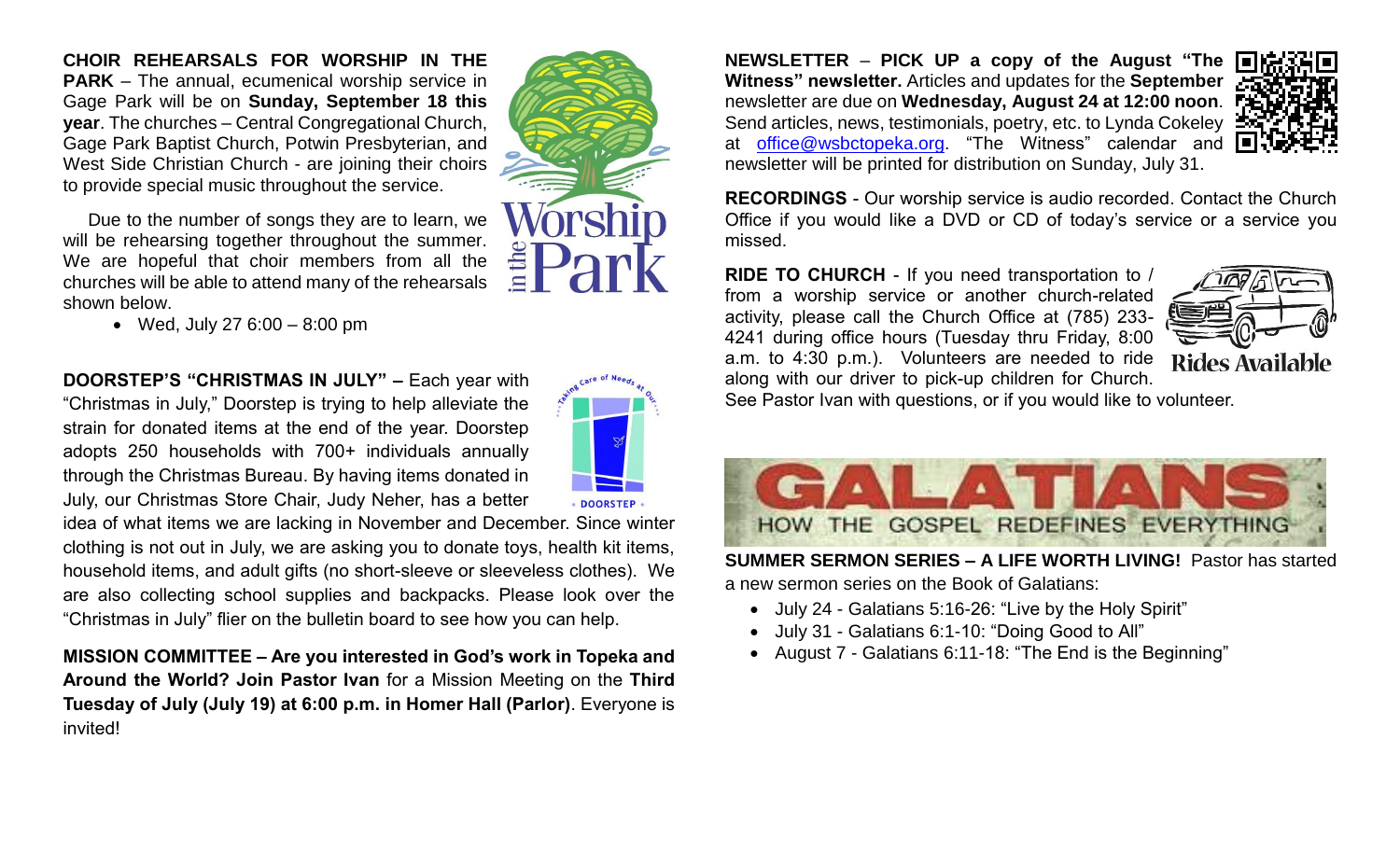**SURVEYS – Have you Completed Your Survey?**  Thank you to the numerous individuals who have completed the **Core Values Survey** and the **Serving as the Hands & Feet of Christ** form. This invaluable information will be used by the Church Council and Nominating Committee to recruit volunteers and leaders to guide Christ's Church into the future. Remember:



- God has Gifted Every Person for Service
- Every One has a Place to Serve
- Serve in the Place Which Matches Your Passions!

Extra surveys may be picked up in the Church Office, or complete on-line.



**YOUTH GROUP NAME – T.A.C.O.S. –** The Youth Group has chosen a new name: **T.A.C.O.S.** which stands for **"Teens at Church on Sundays."** Mark Calloway has helped the T.A.C.O.S. Youth Group design a new logo. New T-shirts will be ordered, soon. Watch for more news from these young leaders.

**ABCUSA 2017 BIENNIAL – Save the Date!** Go with the Greuter family to the American Baptist Churches Biennial Mission Summit in Portland, Oregon, next year - June 30 to July 2, 2017. A number of exciting events occur before and after the official Mission Summit dates - so plan to come for the full event! www.americanbaptists2017.com



**BETHEL NEIGHBORHOOD** – Friday, July 29 is the fifth Friday of the month and it is our time to bring dinner and a program to Bethel Neighborhood Center in Kansas City, KS. If you would like to join us please indicate this on the registration pad. The van will leave at 4:00 pm from the Church. Your participation is needed to serve, clean up and experience God's wonderful Grace.

#### **IN OUR THOUGHTS AND PRAYERS**

Amanda – grief and emotional support (Almira Collier's granddaughter) Jane Baker – Healing for diabetes Mark Calloway – Healing for tumor on pituitary gland Albert Carpenter – Healing for health issues (Harry and Pat's son) Bradley Carpenter – Healing of liver and Kidney's (Harry and Pat's grandson) Harry Carpenter – Healing for health issues and infections (6/7) Russ Hunter – Healing for health issues (Fran's husband) \*Alice Kieffer – Healing for health concerns \*Reginald Kirby – Healing for foot and health concerns \*Etta Landis – Healing for health concerns Hilda Lundgren – Healing from her fall \*Madeleine Martinson \*Gil McCurdy – Healing for eyesight Becky Poe – Healing for health issues Savannah Redmond – Heart Transplant only 14 years old (Lynda's friend) Brian Roach Sr. – Healing for cancer (Kate Olsen's son) Bob Roesler – Interim Minister at First Baptist Church of Ottawa, Kansas Hazel Smith-Tindall – Healing for fractured sternum (Kate Olsen's mother) (5/4) Elma Tschantz – Hospice care (Colleen Smith's mother) Adriana White – Healing for personal issues Jill Odom – Passed away (Harry & Pat Carpenter's Niece) *\*Homebound*